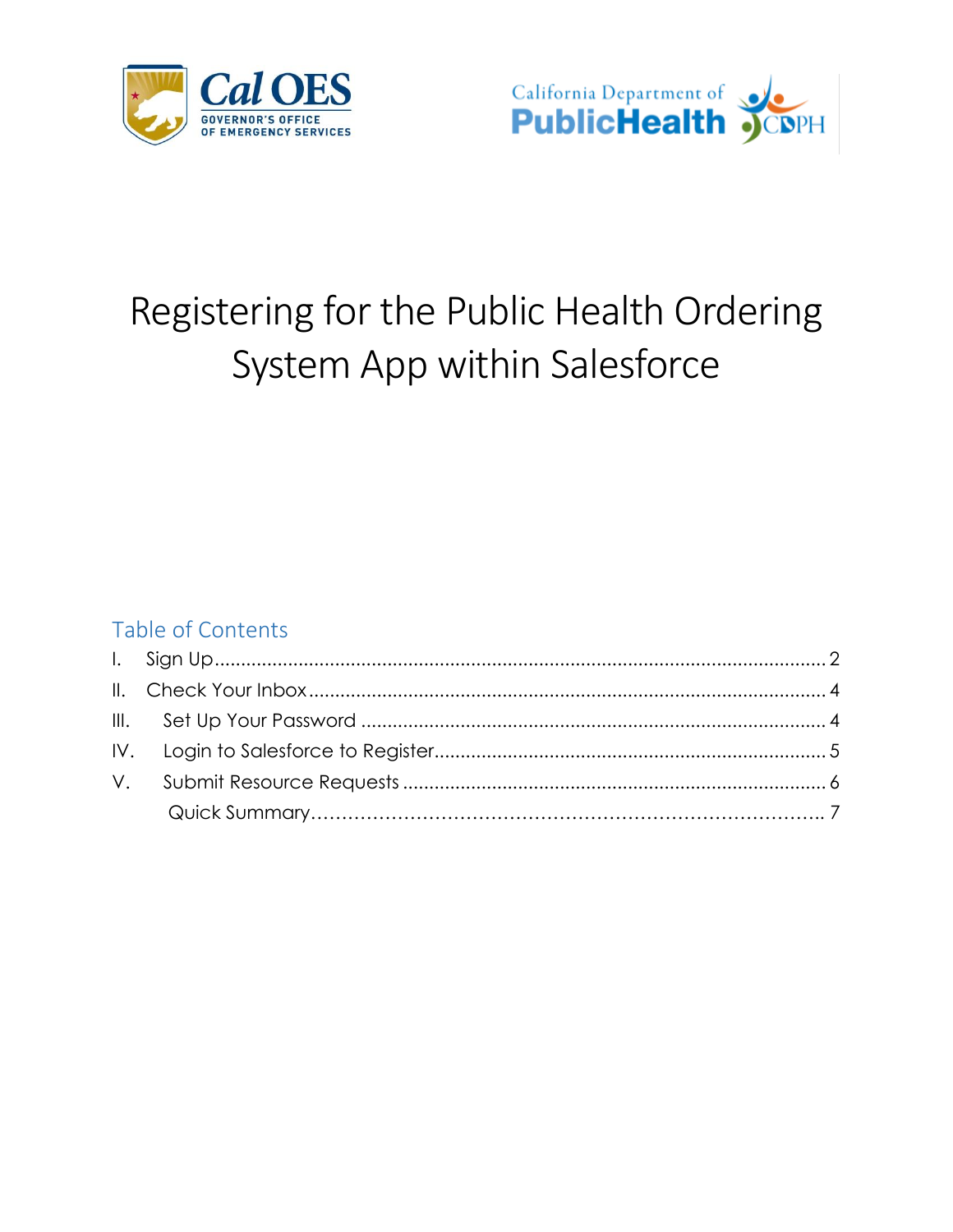Link:<https://caloes.force.com/>

Please use Chrome, Safari, or Firefox (Internet Explorer is not supported)

#### <span id="page-1-0"></span>I. Sign Up

Click on the Salesforce link to get to the PHOS login page. Click the 'Sign Up' button if you are not already registered.

| Sign In<br>Email Address                  | <b>Cal OES</b><br><b>GOVERNOR'S OFFICE</b><br>OF EMERGENCY SERVICES |
|-------------------------------------------|---------------------------------------------------------------------|
| Password<br>Log In                        |                                                                     |
| Forgot Password?<br>Not a member? Sign Up |                                                                     |

Fill out the fields in the 'Sign Up' box.

| Sign Up              |                                  |
|----------------------|----------------------------------|
| <b>First Name</b>    |                                  |
| * Last Name          |                                  |
| *Email               |                                  |
| * Phone              |                                  |
| * Entity Type        |                                  |
| <b>Select Entity</b> |                                  |
|                      | Sign Up                          |
|                      | Already have an account? Sign In |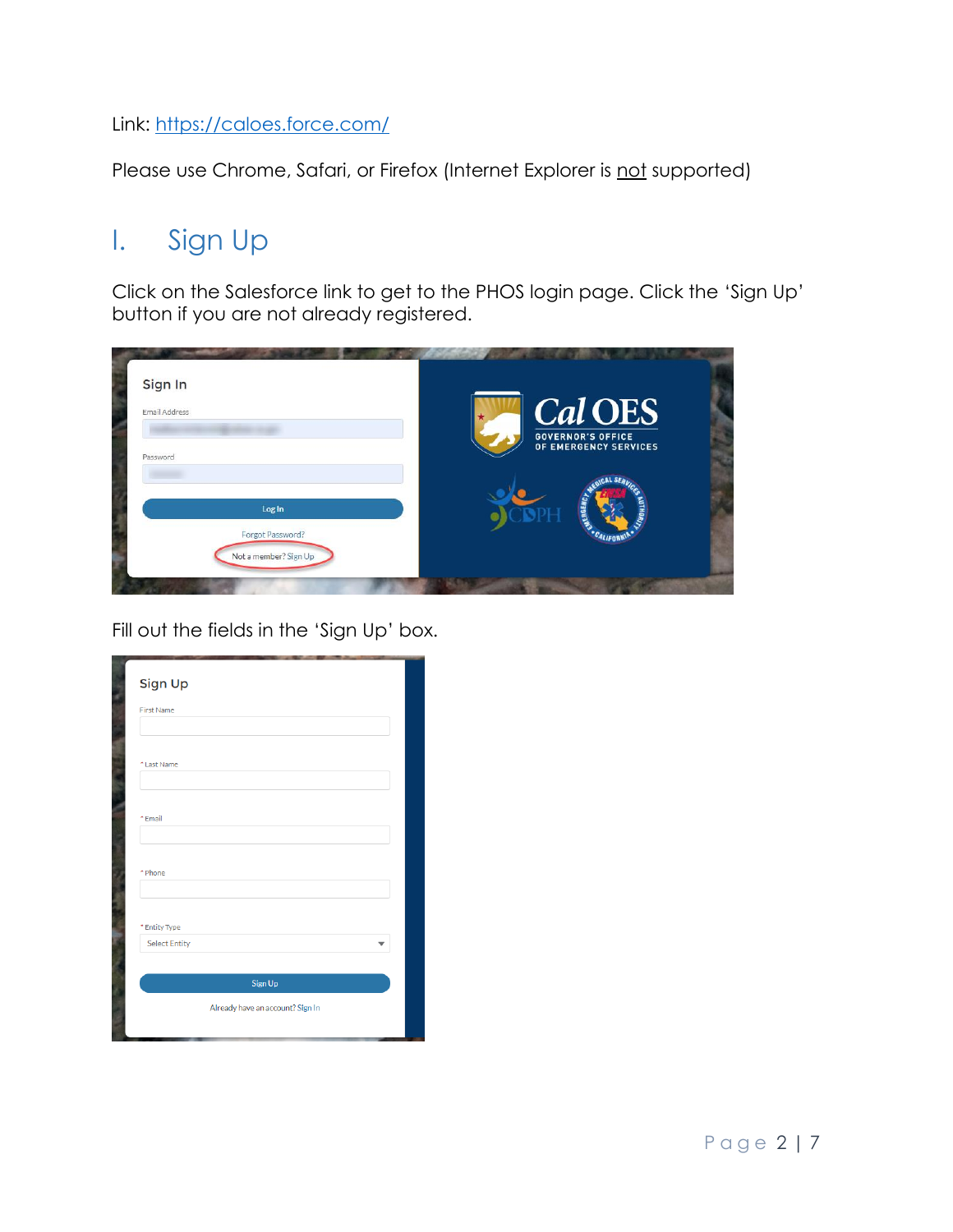If you are a health care facility (hospital, dental office, etc.), please select 'Non-Governmental Entity' as your Entity Type and Health Care Facility as the sub-type. If you are not a health care facility, please click 'Other'.

| * Phone |                                             |  |
|---------|---------------------------------------------|--|
|         | * Entity Type<br>Non-Governmental Entity    |  |
|         | * Non-Government Entity Type<br>Select Type |  |
|         | <b>Health Care Facility</b><br>Other        |  |
|         | Already have an account? Sign In            |  |

You will then be prompted to enter in your facility name and ID. Your facility should be searchable, but if you do not find it, enter the information manually. You may also click the 'Search your Facility ID here' button to be routed to CDPH's database to find your ID. If you do not have a facility ID, enter your Employer Identification Number (EIN).

| <b>Health Care Facility</b>                    |                              |
|------------------------------------------------|------------------------------|
| * Facility Name                                |                              |
| Enter / Search Facility (3 or more characters) |                              |
| * Facility Id                                  | Search your Facility ID here |
|                                                |                              |
|                                                |                              |
| *Street<br>* City                              |                              |
| *County                                        |                              |

÷.

When you have filled in all information, click sign up.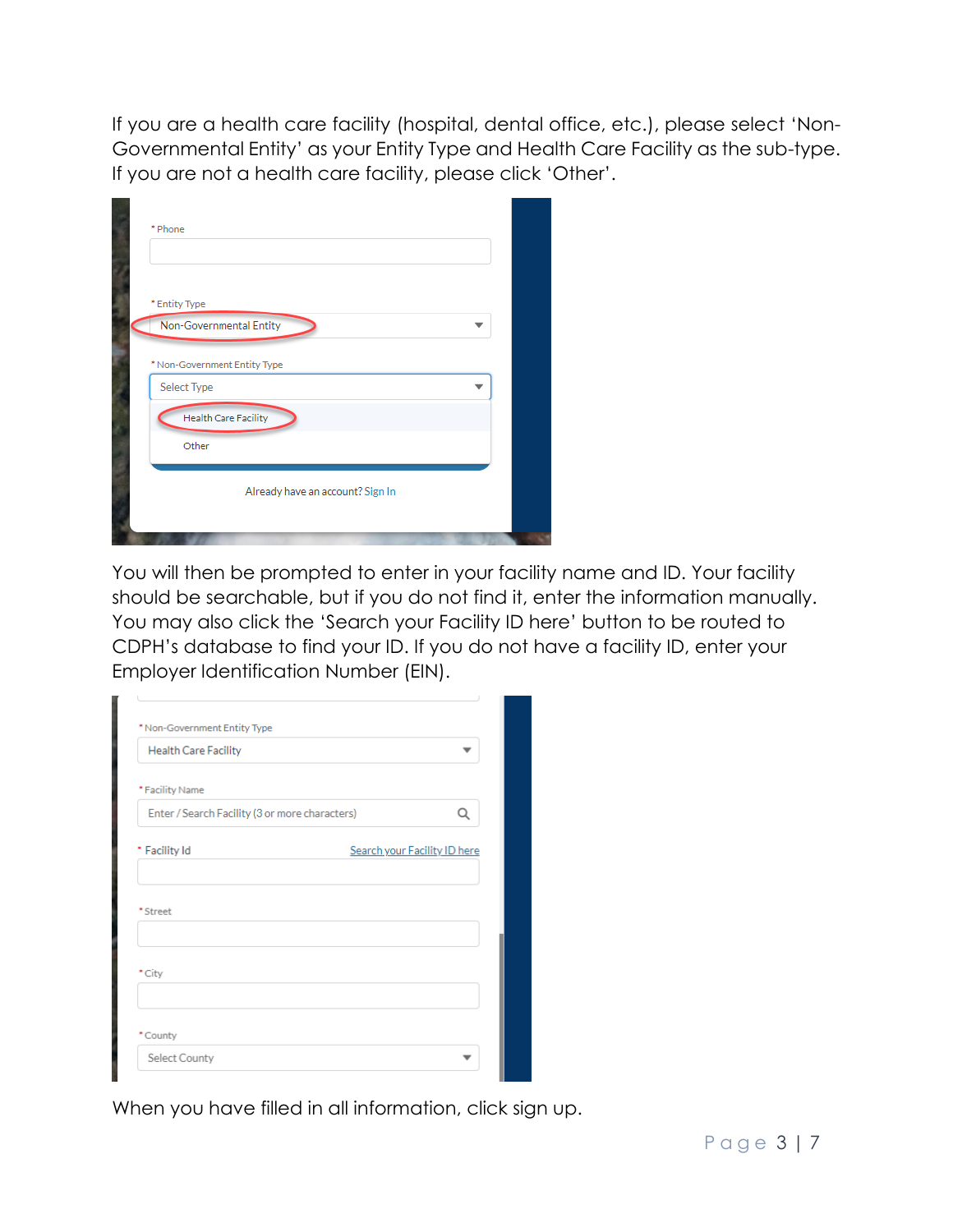#### <span id="page-3-0"></span>II. Check Your Inbox

After signing up, you will receive an email with a link to verify your account. Please check your spam/junk folders.



## <span id="page-3-1"></span>III. Set Up Your Password

Click on the link sent to your email and set up a new password.

| Success<br>Ø<br>Password Set Successfully | ×                                                     |
|-------------------------------------------|-------------------------------------------------------|
| <b>Enter Password</b>                     |                                                       |
| *Enter Password<br>                       | Cal OES<br>GOVERNOR'S OFFICE<br>OF EMERGENCY SERVICES |
| * Confirm Password<br>                    | <b>CROEN</b>                                          |
| Submit                                    |                                                       |
|                                           |                                                       |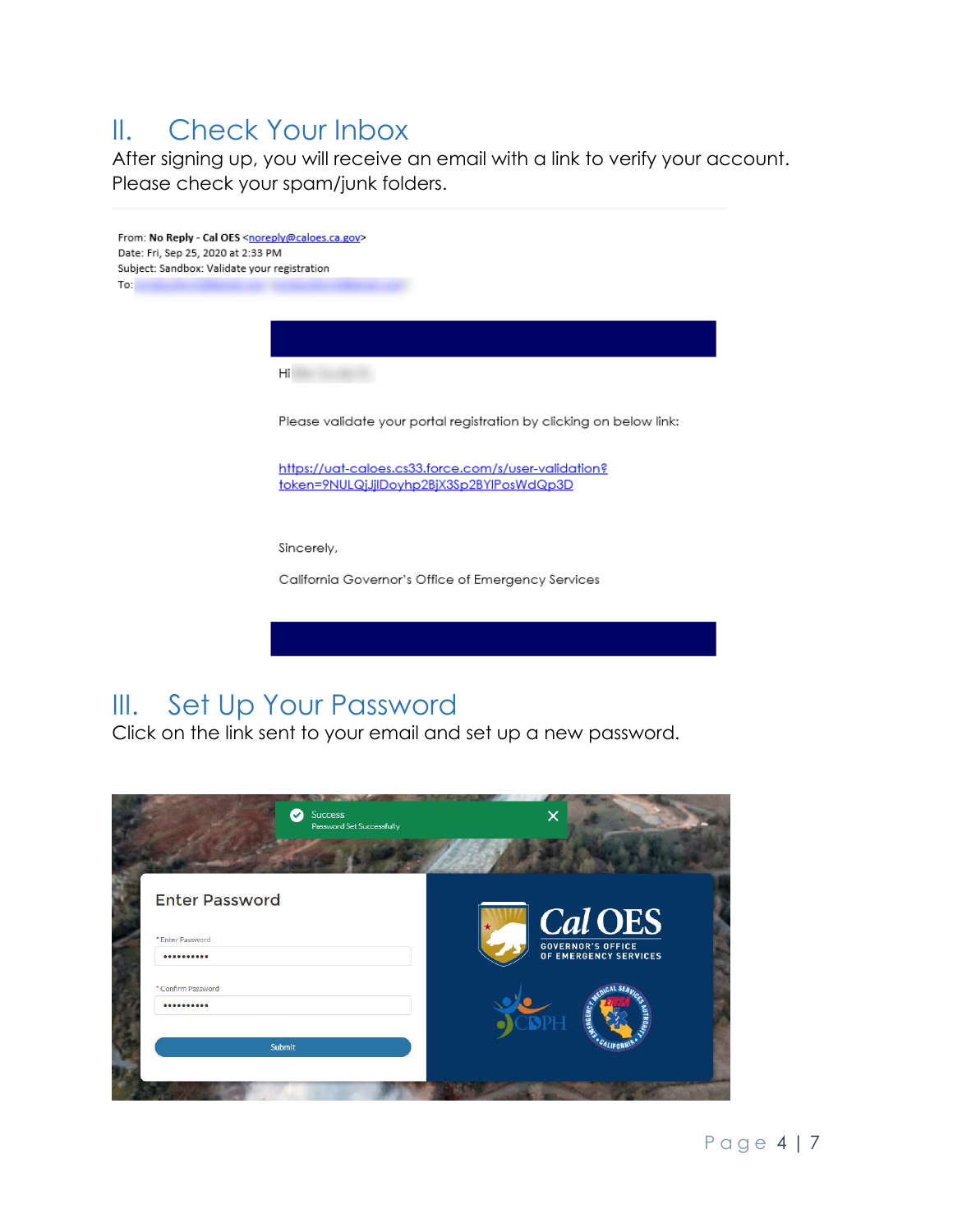### <span id="page-4-0"></span>IV. Login to Salesforce to Register

After setting up your password, log into the portal. After logging in, you will see this screen:



When you hover over the PHOS App Tile, it will say 'Register for App'. **Click to register - this will send your registration request to your local MHOAC for approval.** After you click the register button, the tile will say 'Pending for Approval' until the MHOAC has approved your user registration request.

| <b>PHOS</b>                   | <b>PHOS</b>                   |
|-------------------------------|-------------------------------|
| Public Health Ordering System | Public Health Ordering System |
| Register for App              | Pending for Approval          |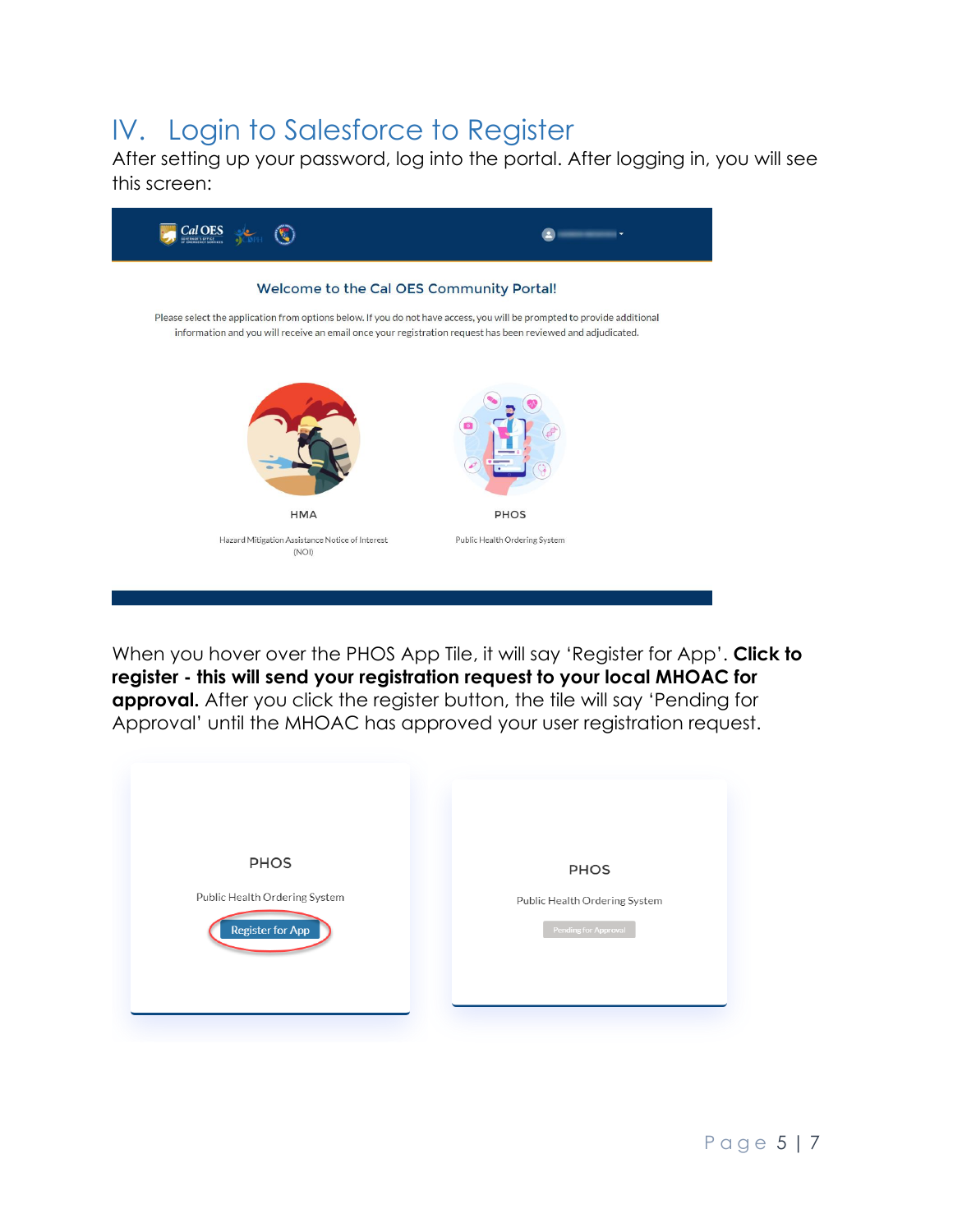### <span id="page-5-0"></span>V. Submit Resource Requests

After you are approved, you may access your PHOS account. Your home page includes two buttons to get to a list view of your Resource Requests with the ability to start a new one.



On the Resource Request/Orders Page, you will see a list of previous Resource Requests as well as a 'New' button. Click this to start a new Resource Request.

|                |        | <b>GOVERNOR'S OFFICE</b><br><b>DF EMERGENCY SERVICES</b> |              |                      |                                                                                                       | Home                         |              | <b>Resource Request / Orders</b> | <b>User Registration Requests</b> |              |            | <b>Reports</b>                  |              | $\alpha$                  |  |
|----------------|--------|----------------------------------------------------------|--------------|----------------------|-------------------------------------------------------------------------------------------------------|------------------------------|--------------|----------------------------------|-----------------------------------|--------------|------------|---------------------------------|--------------|---------------------------|--|
|                |        |                                                          |              |                      |                                                                                                       |                              |              |                                  |                                   |              |            |                                 |              | <b>New</b>                |  |
| ٠              | Orders | All Orders - PHOS $\blacktriangledown$ $\frac{1}{4}$     |              |                      | 50+ items . Sorted by Created Date . Filtered by all orders - Record Type . Updated a few seconds ago |                              |              |                                  | Q Search this list                |              |            | $\overline{\mathbb{H}}$ *<br>☆↓ | G            | ¢                         |  |
|                | п      | <b>Order Number</b>                                      | $\checkmark$ | Incident Name $\vee$ | <b>Requestor Agency</b>                                                                               | $\vee$ Status                | $\checkmark$ | Operational A V                  | Created Date ↓                    | $\checkmark$ | Account    |                                 | $\checkmark$ |                           |  |
| $\mathbf{1}$   |        | CASF-00052279                                            |              | COVID-19             | University Post-Acute Rehab                                                                           | <b>RDMHS Review</b>          |              | Sacramento                       | 10/12/2020, 8:53 PM               |              |            | University Post-Acute Rehab     |              | $\blacktriangledown$      |  |
| $\overline{2}$ |        | CASF-00052212                                            |              | COVID-19             | Sacramento                                                                                            | Partially Fulfilled - Closed |              | Sacramento                       | 10/7/2020, 5:46 PM                |              | Sacramento |                                 |              | ▼                         |  |
| 3              |        | CASF-00052146                                            |              | COVID-19             | Sacramento                                                                                            | Partially Fulfilled - Closed |              | Sacramento                       | 10/5/2020, 5:46 PM                |              | Sacramento |                                 |              | $\boldsymbol{\mathrm{v}}$ |  |
| 4              |        | CASF-00052145                                            |              | COVID-19             | Sacramento                                                                                            | Partially Fulfilled - Closed |              | Sacramento                       | 10/5/2020. 5:41 PM                |              | Sacramento |                                 |              | $\blacktriangledown$      |  |
| 5              |        | CASF-00052117                                            |              | COVID-19             | Sacramento                                                                                            | Partially Fulfilled - Closed |              | Sacramento                       | 10/2/2020, 8:26 PM                |              | Sacramento |                                 |              | ▼                         |  |
| 6              |        | CASF-00052062                                            |              | COVID-19             | Sacramento                                                                                            | Partially Fulfilled - Closed |              | Sacramento                       | 9/30/2020, 5:28 PM                |              | Sacramento |                                 |              | $\overline{\phantom{a}}$  |  |
| $\overline{7}$ |        | CASF-00051978                                            |              | COVID-19             | Sacramento                                                                                            | Fulfilled - Closed           |              | Sacramento                       | 9/23/2020, 4:15 PM                |              | Sacramento |                                 |              | ◛                         |  |
| 8              |        | CASF-00051976                                            |              | COVID-19             | Sacramento                                                                                            | Partially Fulfilled - Closed |              | Sacramento                       | 9/23/2020, 3:56 PM                |              | Sacramento |                                 |              | $\overline{\mathbf{v}}$   |  |
| 9              |        | CASF-00051972                                            |              | COVID-19             | Sacramento                                                                                            | Fulfilled - Closed           |              | Sacramento                       | 9/23/2020, 3:49 PM                |              | Sacramento |                                 |              | $\overline{\phantom{a}}$  |  |
| 10             |        | CASF-00051826                                            |              | COVID-19             | Sacramento                                                                                            | Partially Fulfilled - Closed |              | Sacramento                       | 9/17/2020, 8:55 PM                |              | Sacramento |                                 |              | $\blacktriangledown$      |  |
| 11             |        | CASF-00051825                                            |              | COVID-19             | Sacramento                                                                                            | Fulfilled - Closed           |              | Sacramento                       | 9/17/2020, 8:30 PM                |              | Sacramento |                                 |              | $\blacktriangledown$      |  |